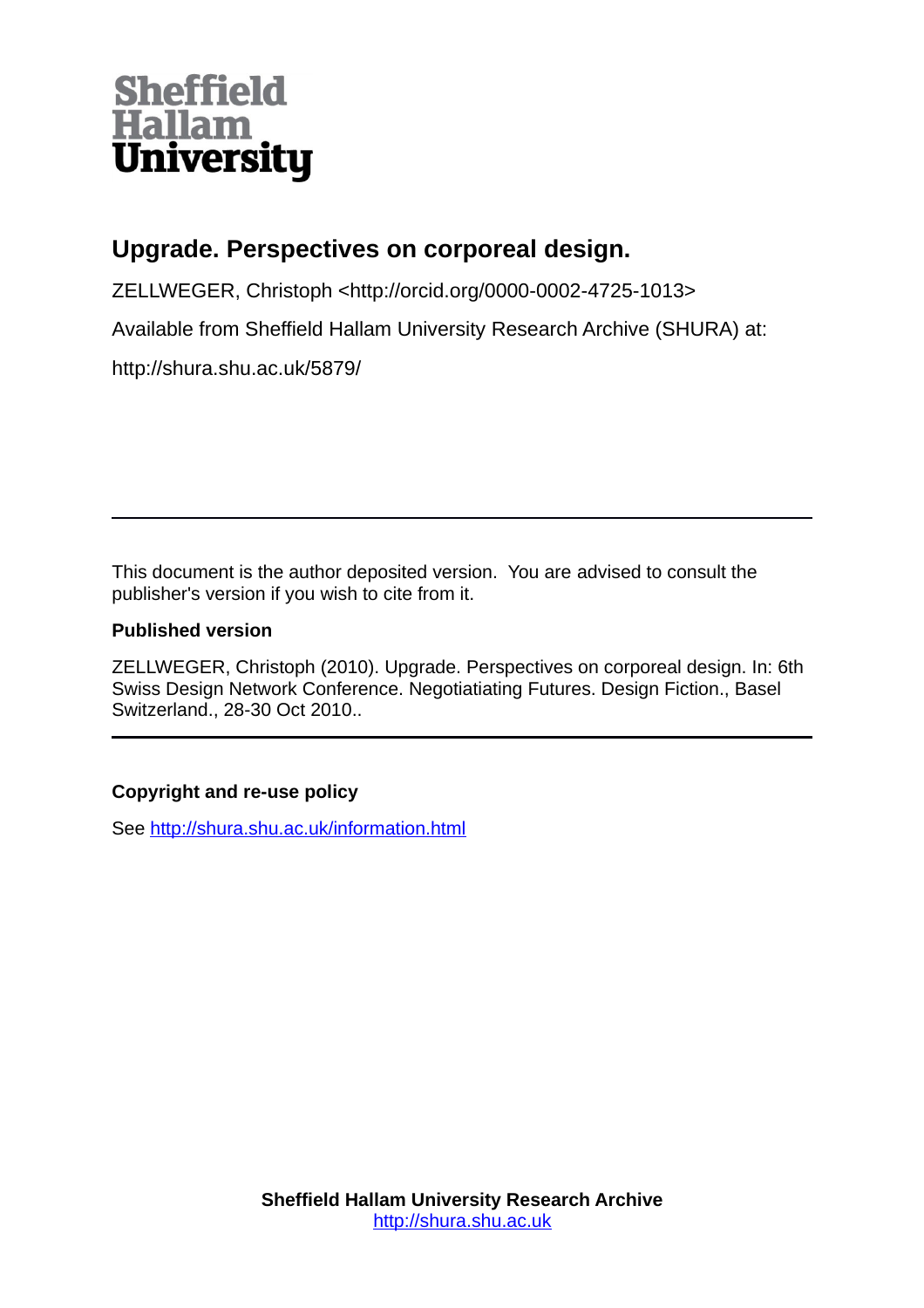**Negotiating Futures - Design Fiction Conference / Basel 2010**

WORKSHOP

| Workshop title:        | <b>UPGRADE – Perspectives on Corporeal Design</b>                                                                                                                                                                                     |
|------------------------|---------------------------------------------------------------------------------------------------------------------------------------------------------------------------------------------------------------------------------------|
| Workshop participants: | 90 minutes / max 12 participants                                                                                                                                                                                                      |
| Workshop led by:       | Prof Christoph Zellweger; Senior Research Fellow and<br>Professor of Art & Design at Sheffield Hallam University, UK/<br>Visiting Professor at the University of Ulster, Belfast, Northern<br>Ireland / Lecturer HSLU / Lecturer ZHdK |

#### **CONTEXT**

In recent decades societies readiness to reach out for invasive procedures and means of challenging the human body appearance and its functioning, has drastically increased (Morandi, 2007). The discussion gained momentum in the beginning of the 90's around the 'Posthuman' exhibition, which explored the implications of genetic engineering, plastic surgery, artificial intelligence, and other forms of body alteration "affecting what it means to be a human being" (Deitch, 1992). The discussion is still omnipresent in a current scenario which some critics like Hal Foster describe as "total design", where the living environment and almost everything, from politics to businesses, "from jeans to genes" (Foster, 2002) has become a matter of design.

Artists have reflected on and reacted to these uprising issues through "carnal art" (Orlan), "technological enhancement" (Stelarc) and disquieting images of branded bodies though photography (Buetti). The fashion and film industry propagates not only unreachable aesthetic canons for the body but also permanently new visions for it (Avatar). While DIY "body design" continues to be available to anyone through training.

In our collective search for self-realisation and improvement, societies around the globe discuss the pro's and con's of altering, of re-designing body parts through genetic or medical interventions and they further engage in experimenting with new technologies and procedures supported by an expanding industry. In 2010 it is possible to state, that for parts of society the human body has become a luxury item and a commodity to be optimised and aestheticised with the help of surgeons, psychologists and personal advisors. Are these professional communities engaging in Art or Design practices? What qualifies a Corporal Designer?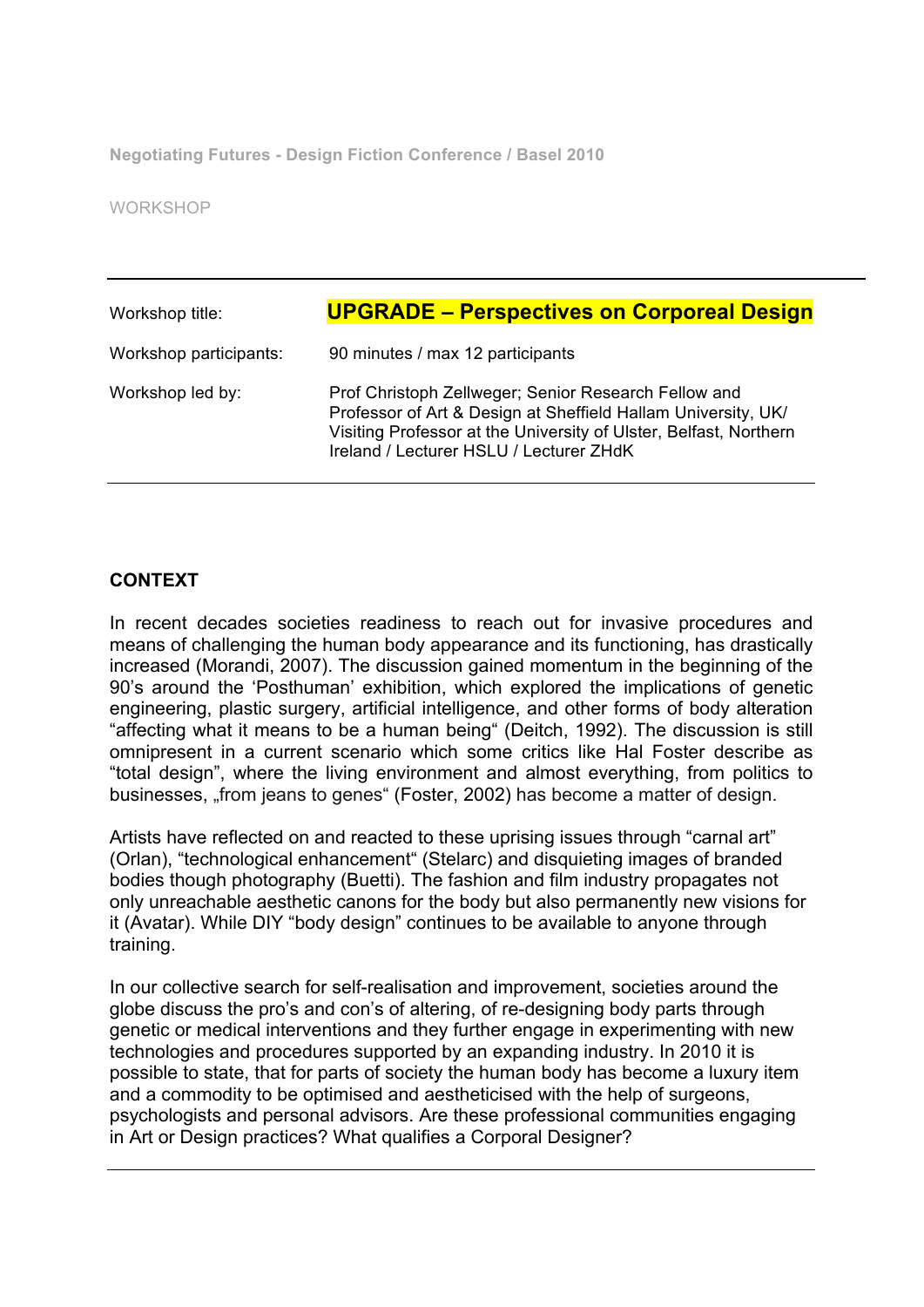## **TOPIC**

The workshop *UPGRADE – Perspectives on Corporeal Design* places the human body at the centre of the discourse. It deals with "visions" and propositions, integrating the role of design fictions as tools to engage in upcoming challenges and promote new thinking.

*Corporeal design* starts with body shaping and contouring activities or the design of surfaces (Lupton, 2002), in order to investigate the relationship between the body and larger ideological forces. If creating the new is always a political process, then every new construction of the body means its cultural re-imagination (Betterton, 1996), therefore a matter of Design.

The workshop paves the ground for a possible *"corporeal design"* practice and research that assesses such relevant cultural, social and political metamorphosis happening skin deep.

## **OBJECTIVES**

The workshop will encourage the development of self-reflective practices. It will not provide answers on these complexities, but will focus on tracing a possible cartography of the topic, and reflect on the attitude and equipment creative stakeholders like designers will need to adopt to be successful in their aim to create viable futures.

The workshop will explore issues of identity, body images and different narratives around the body, responding to factual, fictional and ethical dimensions of such phenomena.

The workshop will generate debate on new directions of social rituals, alternative socio-political scenarios and technological departures.

## **FORMAT**

The workshop considers the role of the designer as author, the body as a site layered with meaning and emotion and design as a critical, transformative and speculative tool.

The discussion will be placed in the context of critical practices and positions that explore the blurred territories between design, art and science, a not new phenomena of overlappings, coincidences and interferences (GREFF, 2008), responding to the current phenomena of de-territorialisation and de-hierarchisation of aesthetic practices.